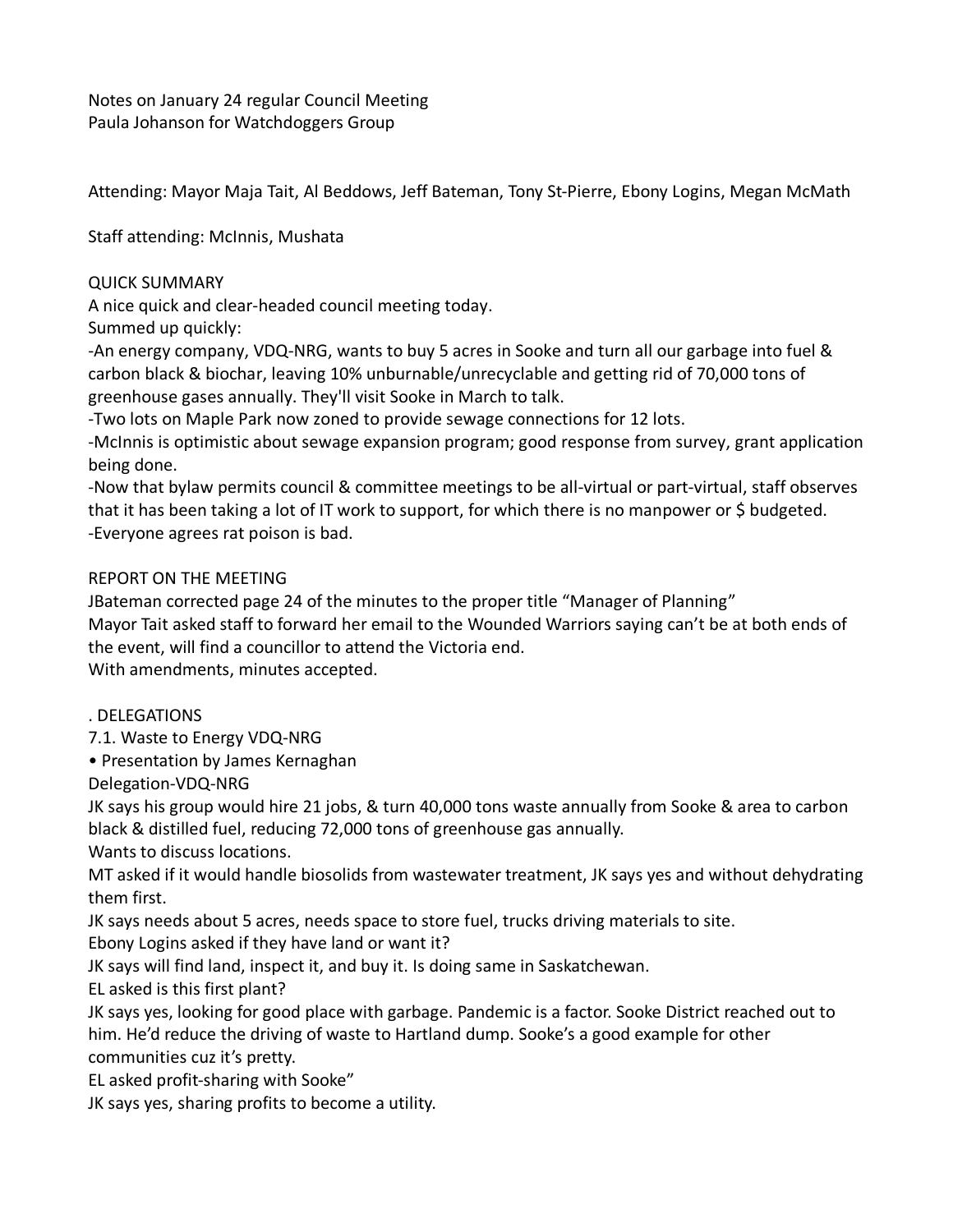Jbateman asked if he's spoken to CRD.

JK says yes, preliminary, Capital region not interested. We think commercial haulers will make it viable in Sooke are. Including Langford & west shore.

JK this process used in over 300 private companies. He's got a standing order for distillate fuel to a place in California, could use all the waste in BC

Tony StP asked about wastes from the process.

JK fuel to export, carbon black to export, water, biochar ash, can't use glass, ceramic, minerals, gyproc, asbestos - they go to a tip.

TS asked can you use hogfuel

JK says yes, and hospital waste, recovering bits of metal too. Agricultural wastes too.

TS asked about re-using high grade plastic, pelletized and sold.

JK break it down to atoms, stabilize it. We are building Star Trek first generation replicators.

TS contract with california. Could the fuel be used locally?

JK yes, to generate electricity, go to Burnaby refinery.

Al Beddows asked where can we learn about you

JK Www.ebqnrg.ca

AB how do you make the heat?

JK Burning our wastes. The same gas we use to power a generator on site powers our plant.

JB you said 72,000 tons of greenhouse gas offset annually. Our Sooke footprint is 55,000 tons per year. Environmental footprint downstream of products sold?

JK we're making fuel from garbage.

JB not gasification? JK says not.

MT says JK & team coming to visit Sooke in March.

McInnis says we'll make clear forms for council of what Sooke needs to learn & what JK's team wants from us.

McMath asked about timelines for this as JK's first project.

JK figures starting in May or June.

TS entire waste stream?

JK says they'll take nearly all, use about 90% of landfill waste. Metals recovered, about 10% can't be used cuz glass/etc.

7.2. Quarterly Update from Fire Chief

• Presentation by Chief Ted Ruiter

TR has been here two months as chief. Staff made a budget.

Dispatch transition from Langford to Saanich, good transition, 95% success, small cost savings. Hired 5 new recruits, joint recruitment with Otter Point, training from January to June. Master Fire Plan first department meeting, another planned with Mitchell in a month, then a presentation to Council. Renovations for Fire Administration Area: site drawings, permits, should start end of February. Met with McInnis about wages. Been dealing with natural emergencies, atmospheric rivers, Tonga eruption, snapshot of things to come.

Hiring a new full-time position.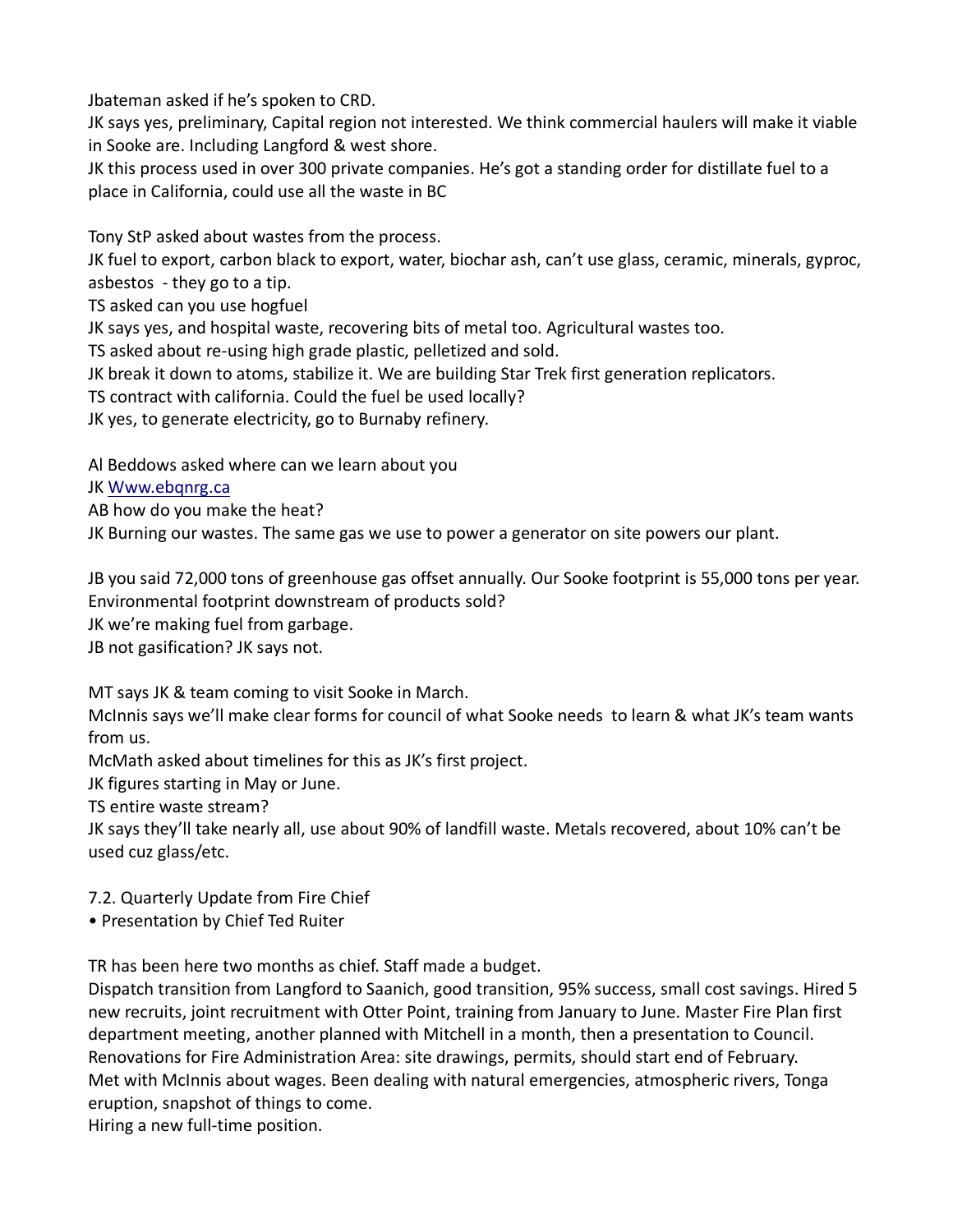Canada Day fireworks? We have an expert renewing his licence, then weather-dependent scheduling. 37 incidents responded to since January 1.

JB asked about backyard burning bylaw TR says it's a complicated bylaw, needs simplifying. Responded to 3 or 4 calls in 2 months. JB directions resulting from Master Fire Plan? TR a road to the future, money well spent.

MT says opioid crisis impacting Fire Dept TR says staff has training to fight that battle, our hope is to foster relationship with BC Ambulance, want to have effective responses ie covid patient

McMath asks if Fire Department has a tiered plan if fire staff catches covid TR says nothing specific, following best practises.

## 8. REPORT OF THE CHIEF ADMINISTRATIVE OFFICER

McInnis update tonight for the wastewater infrastructure expansion program. Deadline for a grant program has been extended to Feb 16, still getting application done. Need consent from property owners affected.

Surveyed 200 property owners in Kaltasin (92 responded) and 400 in Whiffin Spit (261 responded). Should have a report in March/April.

Looking for grant funding for both parts of wastewater program expansion.

Virtual & in-person consultation will be set up with property owners.

Bylaw for each service area must determine taxation for each service area.

TS residents are worried about paying now for future development, dcc fundable. McInnes says those who benefit will pay for their service. A grant needed.

McInnis says our application is good quality.

9. PUBLIC QUESTION AND COMMENT PERIOD

10. CONSENT AGENDA

THAT Item No. 10.1., be adopted by general consent.

10.1. Correspondence

• THAT the correspondence from January 1 through January 19, 2022

Ms Manning was allowed to ask a question,

Has no question after hearing McInnis speak on wastewater expansion.

Agenda for the Regular Council Meeting of the District of Sooke - January 24, 2022 11. BYLAWS

11.1. Bylaw No. 829 - Sooke Core Sewer Specified Area Proposed Boundary Adjustment for 7052 Maple Park Terrace Sooke Core Sewer Specified Area Proposed Boundary Adjustment for 7052 Maple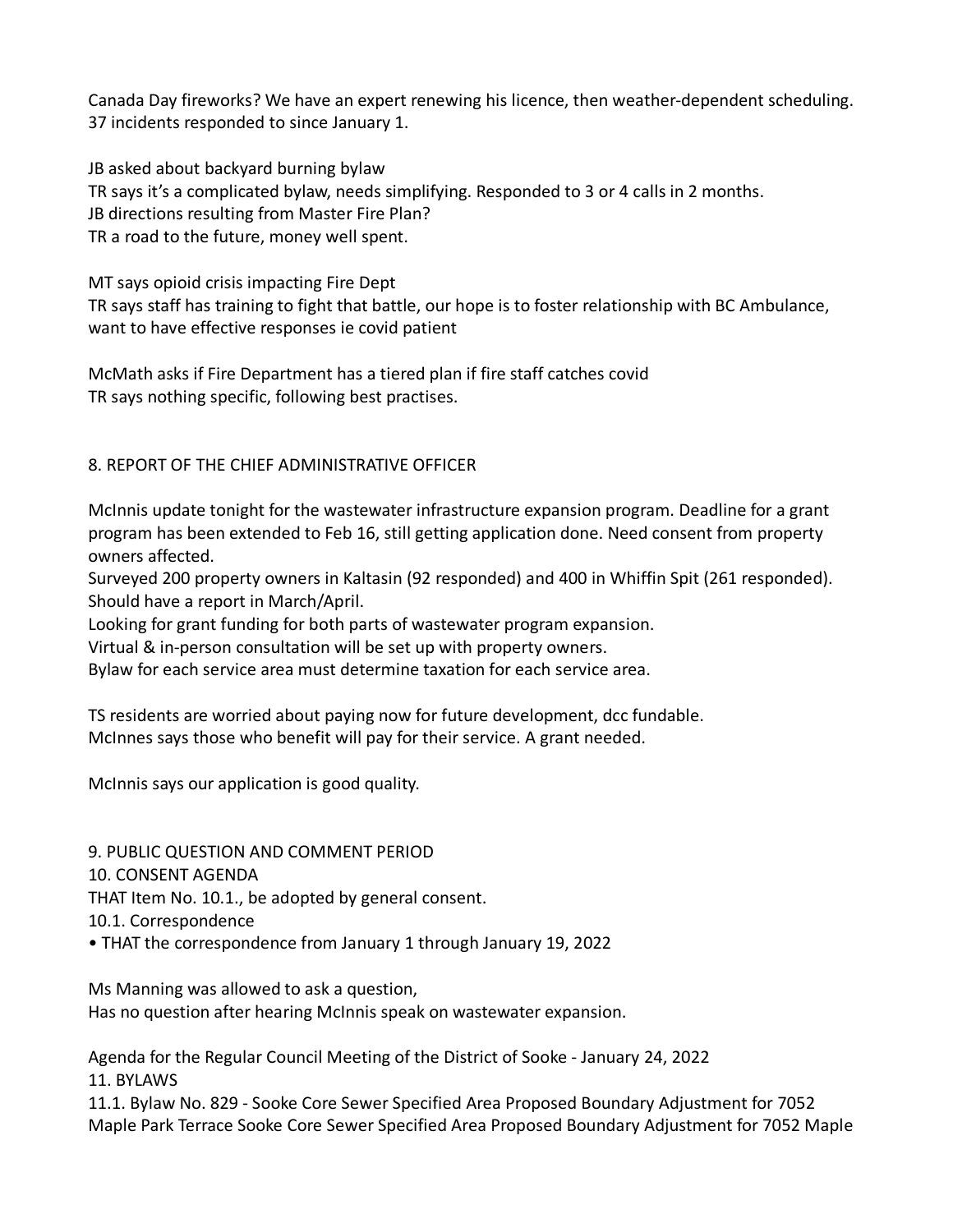Park Terrace - Pdf

THAT Council receive the Petition for Local Service Area for the property located at 7052 Maple Park Terrace (legally described as Lot 5, Section 21, Sooke District, Plan VIP70196); AND THAT Council give first, second and third reading to Sooke Core Sewer Specified Area Amendment Bylaw No. 829 (147-41), 2021.  $21 - 26$ 

MT called question. All in favour, passed.

11.2. Bylaw No. 830 - Sooke Core Sewer Specified Area Proposed Boundary

Adjustment for 7059 Maple Park Terrace

Sooke Core Sewer Specified Area Proposed Boundary Adjustment for 7059 Maple Park Terrace - Pdf THAT Council receive the Petition for Local Area Service for the property

located at 7059 Maple Park Terrace (legally described as Lot 10, Section 21, Sooke District, Plan VIP70196);

AND THAT Council give first, second and third reading to Sooke Core Sewer Specified Area Amendment Bylaw No. 830 (147-42), 2021.

 $27 - 32$ 

MT called the question, all in favour, motion passed.

11.3. Council Procedure Amendment Bylaw No. 837

Council Procedure Amendment Bylaw No. 837 - Pdf

1) THAT Council give First and Second Reading to "Council Procedure

Amendment Bylaw No. 837 (728-04), 2022".

2) THAT Council give Third Reading to "Council Procedure Amendment Bylaw No. 837 (728-04), 2022".

A bylaw to permit Council and committee meetings to have all-virtual meeting,

Ms Mushata: electronic participation: staff has to send a lot of email prep and can't assist public during, IT support for council during hybrid and virtual meetings has not been budgeted for.

MT moved council give  $1^{2 \& 3 \text{ reading}}$  called question, all in favour.

# 12. NEW BUSINESS

13. CORRESPONDENCE REQUIRING ACTION

13.1. Rodenticide Use In BC - Correspondence from Sara Dubois

• Requested for discussion by Councillor Bateman

Correspondence from Sara Dubois-Rodenticide Use

THAT Council receive the correspondence regarding the Reduction of

Rodenticide Use in BC, for information.

JB says: Letter from SPCA. 23 municipalities have banned rodenticides. We voted to support North Vancouver's ban on rodenticides, to make it province-wide. Staff of DOS is using traps, not poison. July 2021 ministry of environment put an 18 month ban on use of rodenticides. Mayor's on a task force.

MT is on local government working group on rodent management. Can bring concerns to MT and she'll bring to working group. Province wants to focus on prevention, work with pest control providers,